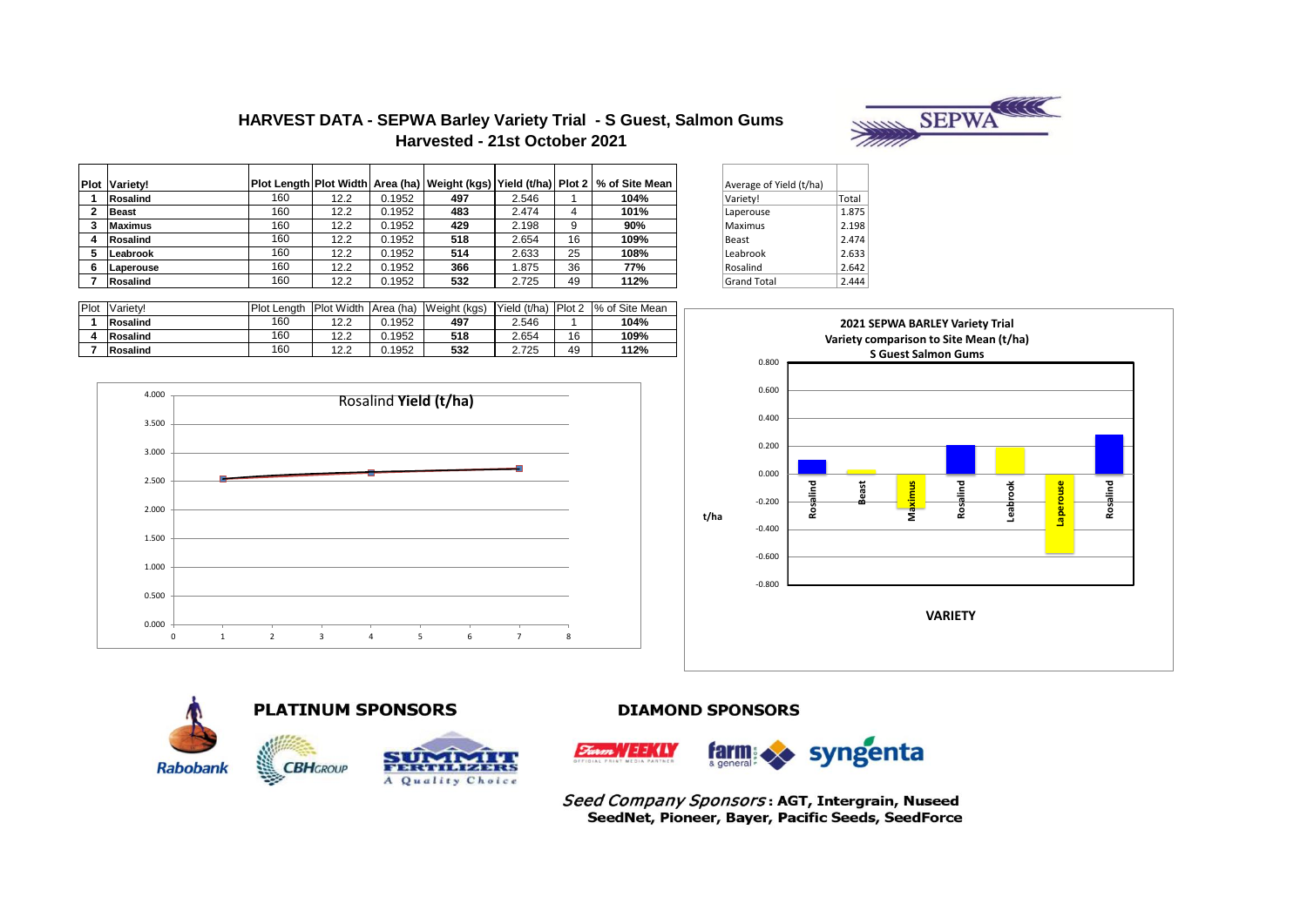



| Plot | Variety!        | Yield<br>(t/ha) | % of Site Mean |
|------|-----------------|-----------------|----------------|
|      | <b>Rosalind</b> | 2.546           | 104%           |
| 2    | Beast           | 2.474           | 101%           |
| 3    | Maximus         | 2.198           | 90%            |
| 4    | <b>Rosalind</b> | 2.654           | 109%           |
| 5    | Leabrook        | 2.633           | 108%           |
| 6    | Laperouse       | 1.875           | 77%            |
|      | <b>Rosalind</b> | 2.725           | 112%           |

#### **Site Details**

#### **Plot Dimensions**

**Length (m) Width (m) Area (m2)** 

160 12.2 0.1952 5.12

| Soil Description: | Sandy Loam                |                  | <b>Statistical Analysis</b>     |        |
|-------------------|---------------------------|------------------|---------------------------------|--------|
| Date Sown:        | Monday, 10 May 2021       | Site Mean (t/ha) |                                 | 17     |
| Date Harvested    | Thursday, 21 October 2021 | Probability      |                                 | 0.058  |
| Seeding Rate:     | 40 kg/ha                  |                  | Least significant difference 5% | 0.4484 |
|                   |                           | <b>CV %</b>      | S Guest Salmon Gum              | 3.7    |

**Conversion Factor**



## **PLATINUM SPONSORS**





### **DIAMOND SPONSORS**





Seed Company Sponsors: AGT, Intergrain, Nuseed SeedNet, Pioneer, Bayer, Pacific Seeds, SeedForce